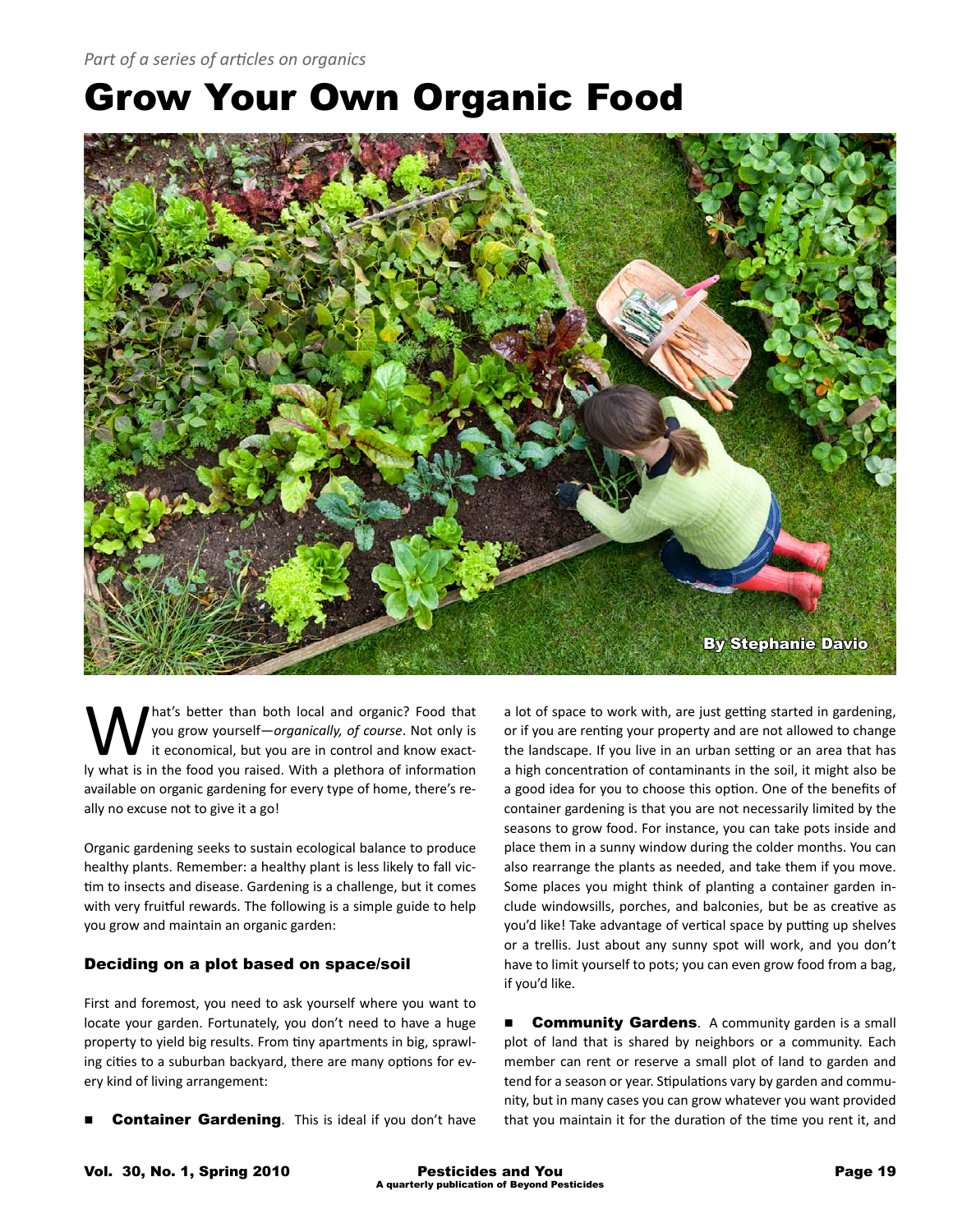

Container gardens are great in small spaces, when you don't have a yard or in areas of poor soil quality.

some don't allow the use of synthetic fertilizers or pesticides –be sure to ask about this before you decide to participate! This is a great option for people who don't have access to a yard, balcony, porch or windows with sufficient sunlight, like city dwellers living in a huge apartment complex. It's also great for people who want to get serious about harvesting their own food and want to produce more than what they are able to in the space they have, or just for people who want the joy of farming with friends.

For obvious reasons, community gardens are becoming increasingly popular options, and you'd be surprised to find that there may be one or several in close proximity to where you live. How do you find out if one already exists in your area? Finding one can be as easy as taking a stroll through your neighborhood and asking around in your community. You can also ask your city's community center or department of recreation, go to your local nursery, gardening supply store or public garden and ask them for information, check your local listings, or search the web. Don't be discouraged if you can't find a local community garden or if what you do find is already full: you can easily start one yourself! For more information on how to set one up, as well as a listing of registered community gardens around the country, go to the American Gardening Association website: www.communitygarden.org.

## Develop Healthy Soil

The foundation of any healthy garden is the soil, and as such, an

organic garden should always begin with an assessment. As the old adage goes, "You are what you eat." So it is for plants: what you feed the soil is ultimately fed to the plant, so healthy soil is paramount to the health of the plant. Therefore, the soil must be nutritionally balanced, loose and not compacted, filled with organic matter, and the correct pH, and not contain any hazardous chemicals like lead, arsenic or residual pesticides. It's easy to tell if the soil is compacted by grabbing a handful and letting it crumble between your fingers, but how do you figure out the nutrient content, pH or whether it's contaminated? Test it! Your local agricultural extension agency may have soil testing services that are affordable and likewise you might even try taking a sample of your soil to your local public garden or nursery for examination. Be sure to call first to ask if such a service is available, and specify that you would like organic recommendations for fertility to improve the soil, and let them know what contaminant test you want.

*Tip: if you live in an urban area, it is important that you test for lead contamination if you are growing anything edible. You especially want to know if an orchard previously grew on your land or pressure-treated wood was installed at the site.* 

Soil nutrient content and pH can be adjusted to a particular crop's needs with the use of compost, animal manures, green manures, rock powders and crop rotations, lime, gypsum or oak leaves. These techniques will also foster earthworms, which aerate the soil, prevent compaction and release nutrients by breaking down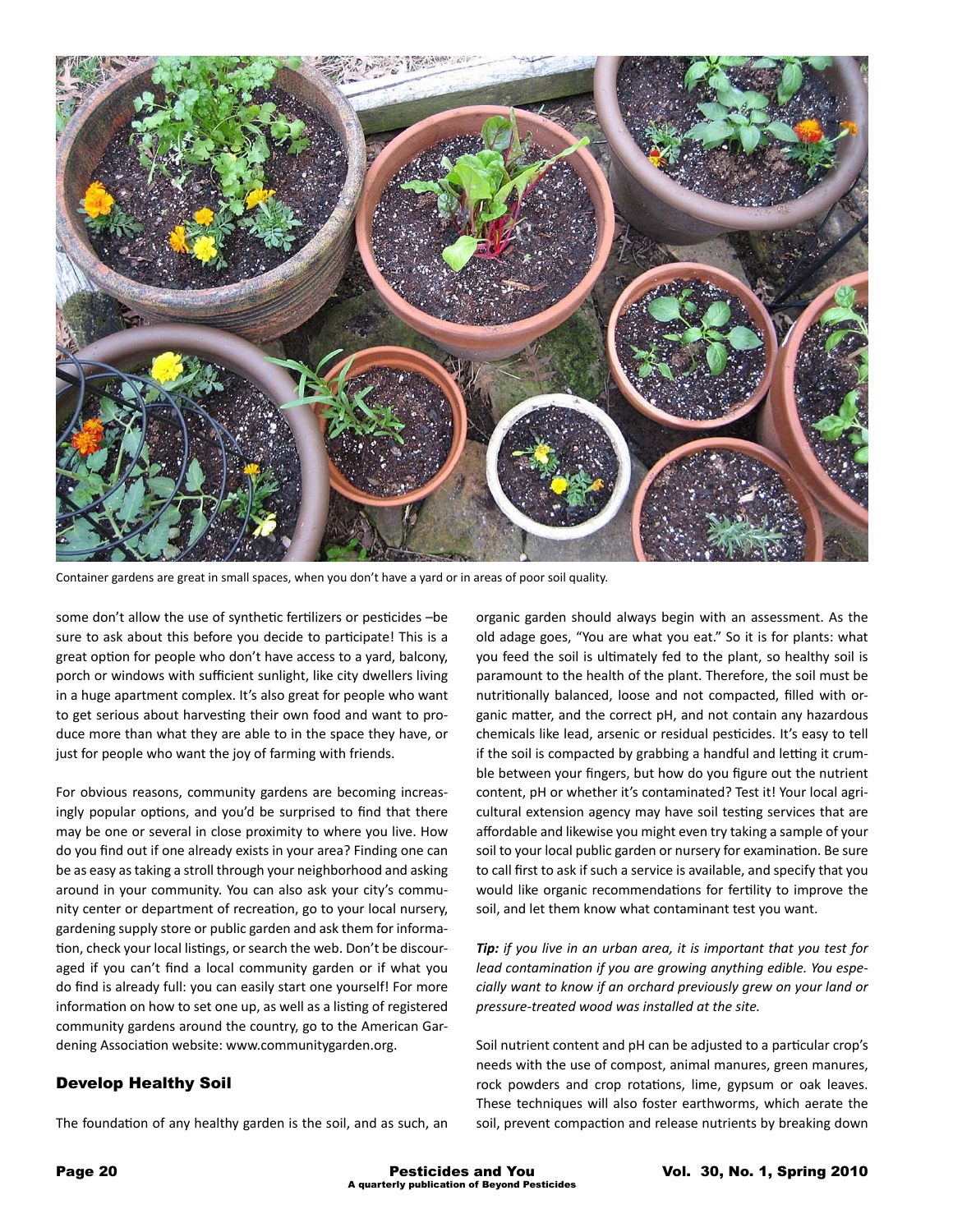organic matter. Make sure that if you add any of these products to your garden, they are not contaminated! Many municipalities, for example, make grass clippings, mulch and compost available to residents, which is a nice gesture, however many times these can contain pesticide residues that can contaminate your garden. If possible, use your own grass clippings and compost for mulch. If you do decide to purchase these, try to get it from a certified organic producer or find out the product's source and its inputs. Whereas national organic standards regulate prohibited materials used in organic production, fertilizer products at the store cannot be certified organic.

## How to Choose Products

How do you choose what products to use if they can't be certified organic? Be careful not to be fooled by products labeled as "safe" when choosing products for your garden. In general, unless you can find these products on the listing of the Organic Materials Review Institute's (OMRI) list of approved substances (often products

approved will say "OMRI approved" on their labels), they do not meet the organic standards. Sometimes it is because they contain inert ingredients that are not approved for organic use and may be toxic. This same caution applies to fertilizers and potting soil as well as insecticides and herbicides.

# Composting at Home

Compost is not only a great source of fertilizer for your garden, but it's also a great way to know exactly what you're putting in your garden, it helps you to reduce your ecological impact by reducing waste, and it reduces your costs! You can often create all the fertilizer you need yourself through simple composting of kitchen and yard scraps. You can easily build your own compost bin, purchase a pre-made bin, or even start a worm composting bin in your house, which is perfect for those with limited space. For more information, Beyond Pesticides has a fact sheet on composting that you can find on our "Alternatives Fact Sheet Page" off of the tab "Info Services" on our mainpage, www.beyondpesticides.org/alternatives/factsheets/index.htm. A great book is also Barbara Pleasant's *The Complete Compost Gardening Guide*.

## Planting

Once you know where you'll be planting your garden and have nice, healthy soil, it's time to get to the fun part—actually planting! You can either get a head start and plant the garden from scratch –plant seeds in a tray and keep them in a sunny warm spot indoors until the threat of the last frost is over, then transplant them outside or in their respective containers– or you can wait and just plant seeds directly in the ground. Warning: While it is fine to plant seeds directly in the ground for your garden, be cautious of critters, like squirrels and birds, who like to dig up the seeds for a tasty treat. You can repel these by planting visual bird and animal scare devices. These can be found at your local gardening sup-

> ply store or online: www. Bird-X.com is a company that sells tons of these products. You can also simply purchase seedlings or starter plants and transplant them into your planters or ground. Make sure the plant is fully hydrated when you go to transplant it, and don't remove the plant from its original container until you're ready to place it in its new home so as to minimize the roots exposure to the sun.

> > When purchasing seeds, seedlings, or plants, try to purchase from organic sources if at all possible. Unlike some of the other inputs described above, these can be certified organic. You can often purchase certified organic seedlings and starter plants at a farmers' market or local farm throughout the season. If you can't find any local sources, however, there are many seed catalogs that specialize in organic seeds and there is an enormous

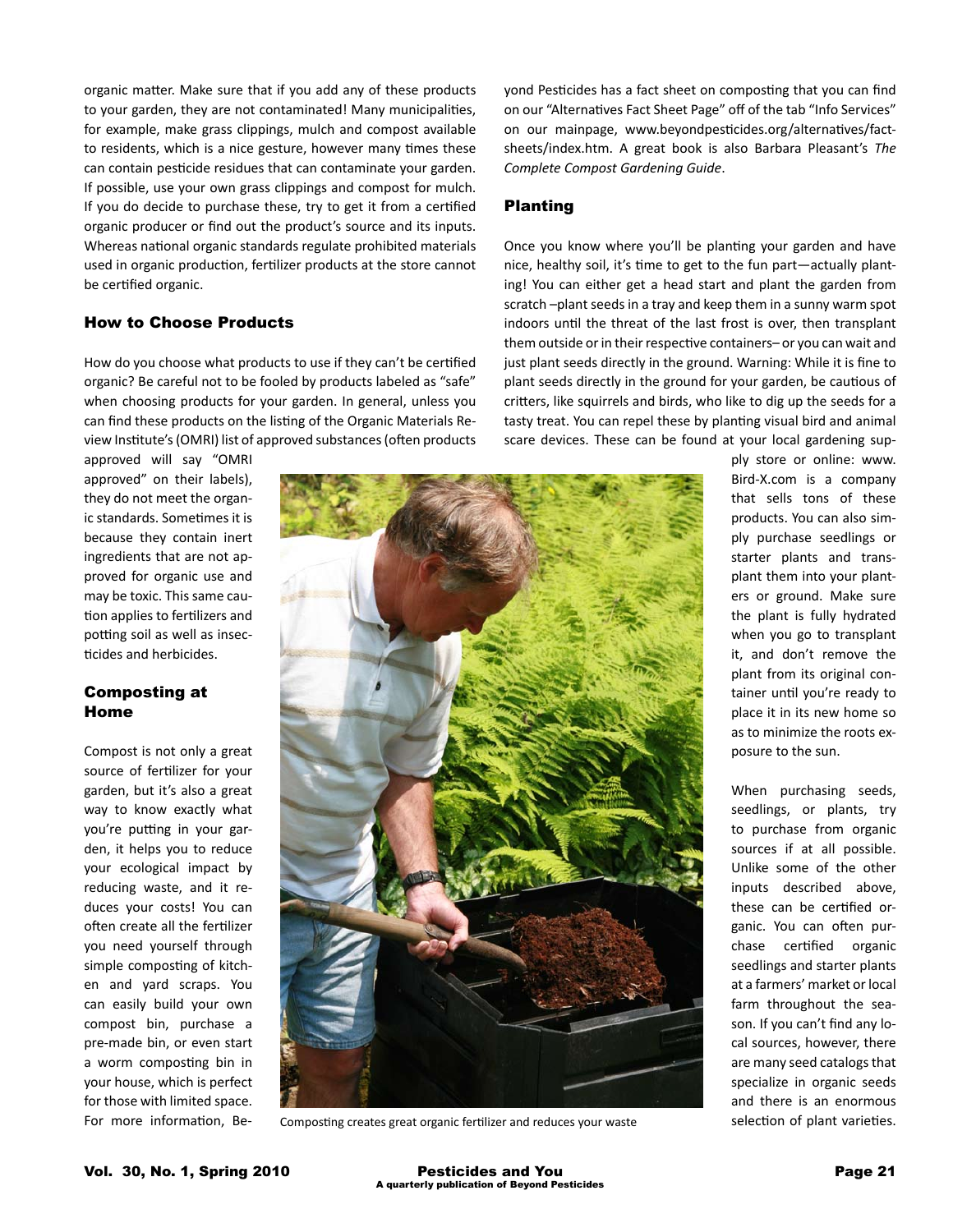As always, when you're looking for organic products, make sure it has the USDA certified organic seal! A great resource for finding seeds online is from Seeds of Change: www.seedsofchange.org.

**n** Crop Rotations and Intercropping. Biodiversity is the key here! Intercropping, or having a variety of plants in each growing area, will discourage pests from spreading; in a monoculture, on the other hand, pests don't have very far to move to get to their next meal. This technique will also encourage beneficial insects, shade out weeds and increase yield by maximizing the use of limited space.

**n** Plant Pest-Repellent Herbs and Flowers. Flowers planted within the vegetable garden or along the periphery will attract and sustain many beneficial insects that will help control the population of the "bad guys." The scent of many flowers and herbs, such as rosemary, can act as natural insect repellents.

# Troubleshooting: Preventive Measures

Harness Beneficial Animals and Insects. Most of the insects in your garden are beneficial; therefore you should protect them rather than kill them with dangerous pesticides. These are the insects that are the natural enemies to your pests and can help keep their populations low. Some beneficial insects and animals include insect-feeding birds, spiders, lady beetles,

lacewings, wasps and hornets, predatory mites, and many parasitic wasps and flies. Some of these species can be purchased either online or at your local gardening supply store, however, exercise caution when releasing beneficial insects because it can be difficult containing these guys in your garden, and you don't want to cause a pest problem somewhere else.

Identify Pests. Learning to recognize the inhabitants –both good and bad– of your garden is as fascinating as it is necessary. It is difficult to effectively eliminate a pest problem without toxic chemicals unless you know the identity of the pest. Use picture guides from your local library or the references provided, ask knowledgeable neighbors, or take specimens to your county's agricultural extension office. Find out key aspects for the pest's biology, such as its life cycle and food, water, and breeding requirements.

**n Monitor Problems**. To keep ahead of pest problems, become a good sleuth! Carefully examine each area for signs of weeds, brown spots, and leaf damage, such as wilting, curling, or holes. If you detect a problem, use a hand lens and examine the affected plant. Expect to see a variety of insects, but if any seem particularly abundant, then collect and identify samples as these may be your culprits. Keep records of your monitoring results so that you will be able to learn how to predict pest outbreaks to prevent damage. With time, you will be able to recognize problems



Beneficial insects provide a natural source of pest control. Photo of ladybug eating aphids by Greyson Orlando.